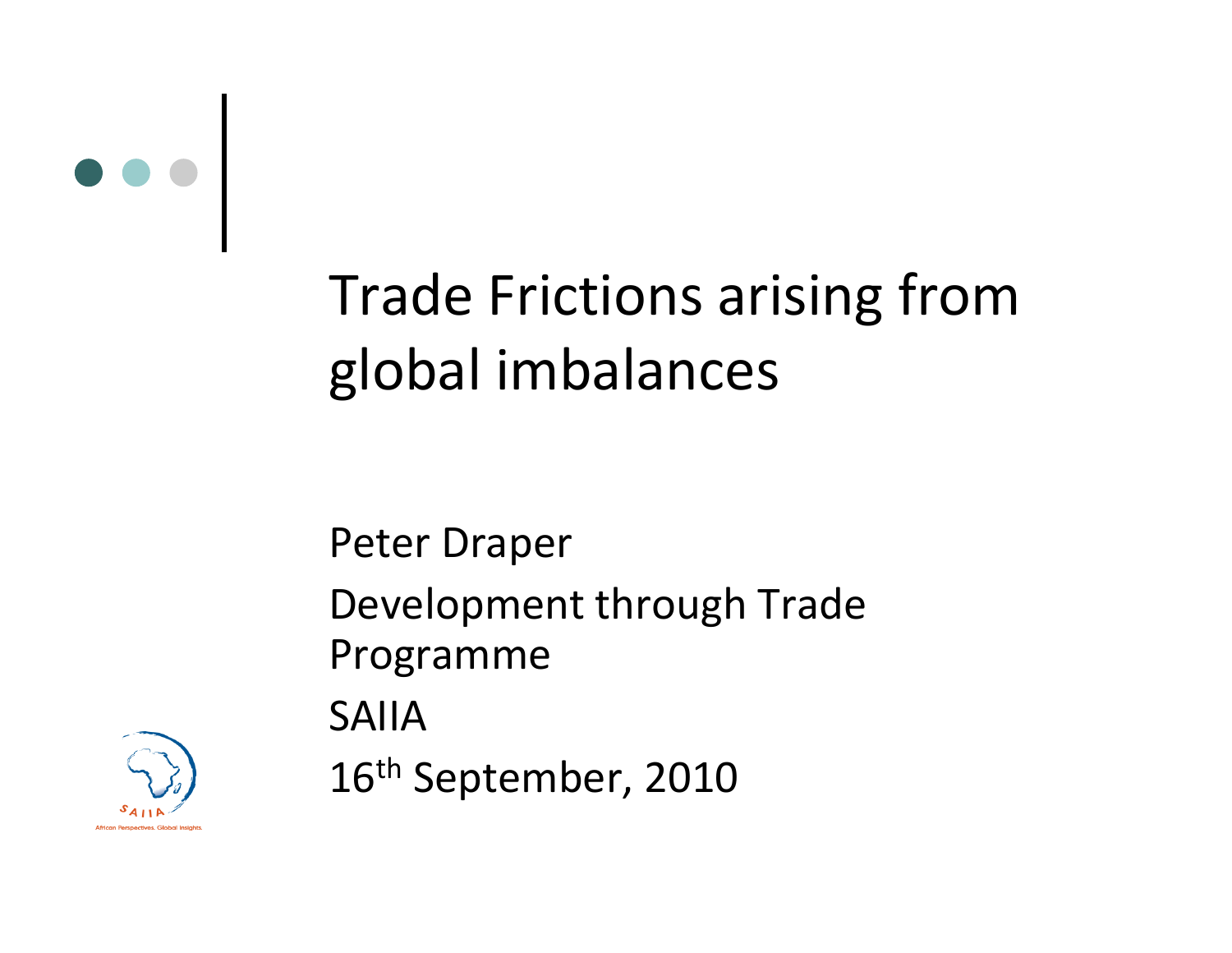# Overview

- o The Multilateral Trading System: Emerging Systemic Issues
- o The Multilateral Trading System: Key Questions

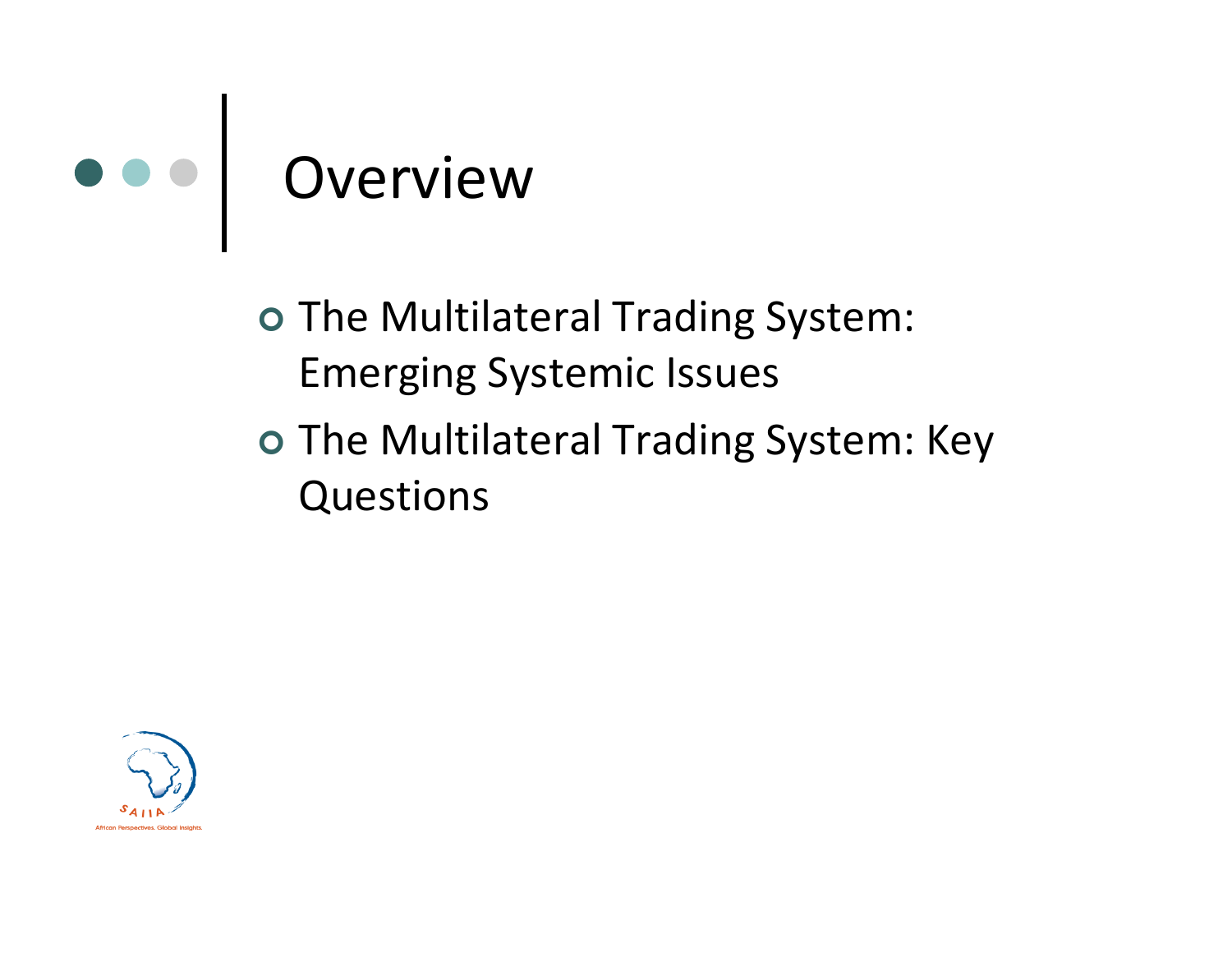- | By and large the system has worked concerning those trade issues covered by WTO disciplines
	- $\bullet$ But some gaps are evident (Evenett and Hoekman, 2009):
		- •Subsidies disciplines (exports; finance)
		- •Government procurement
		- •Policies affecting movement of services workers
		- $\bullet$ Services exports
		- •Transparency and notification mechanisms
		- •Climate change

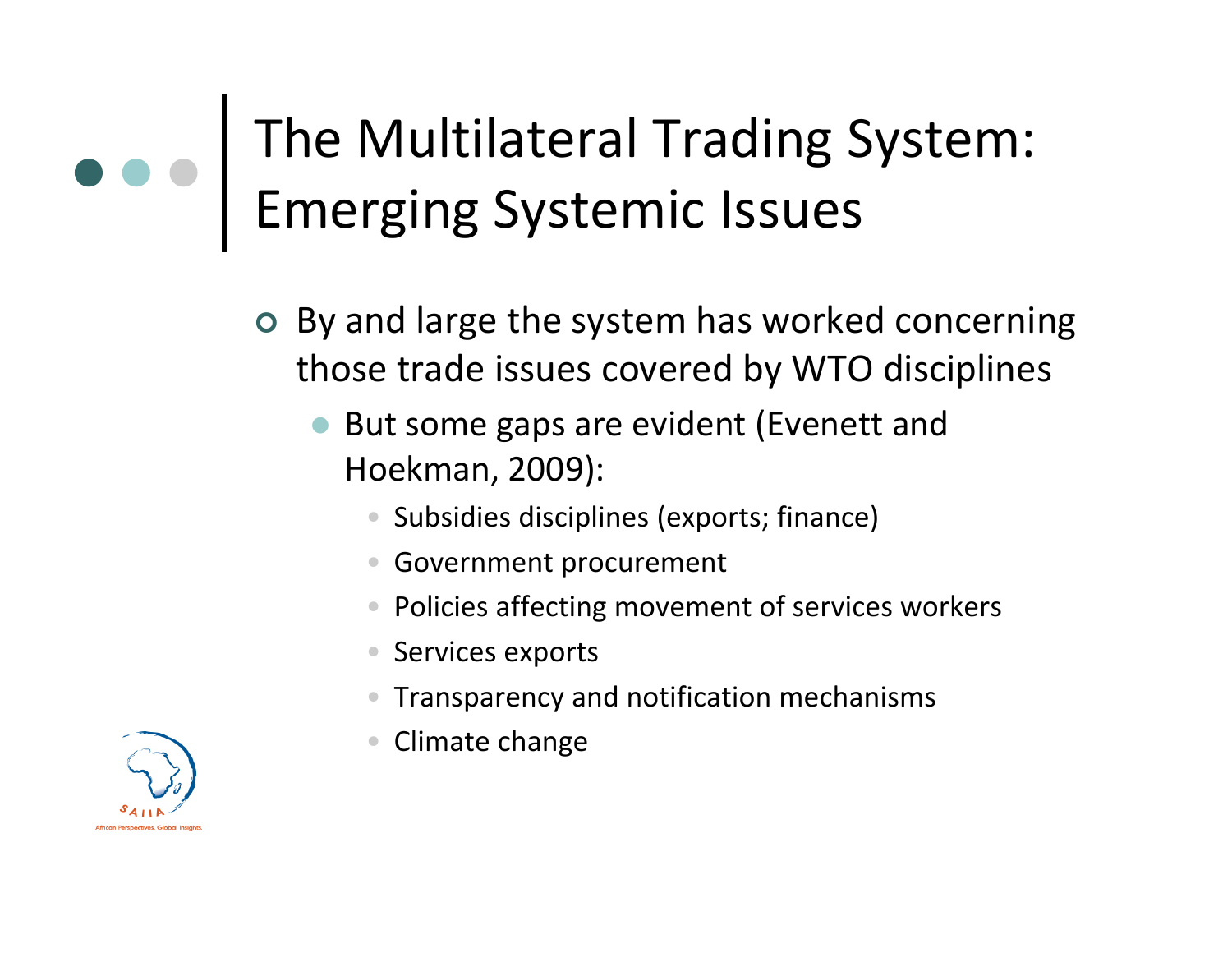- | Global economic imbalances and the trading system: Exchange rates
	- Should the WTO be involved in exchange rate issues?
	- If yes, how?
	- **Implications for dispute settlement?**
	- **Division of labour between WTO, IMF and** World Bank?
	- G20's role? (Two countries are not WTO members)

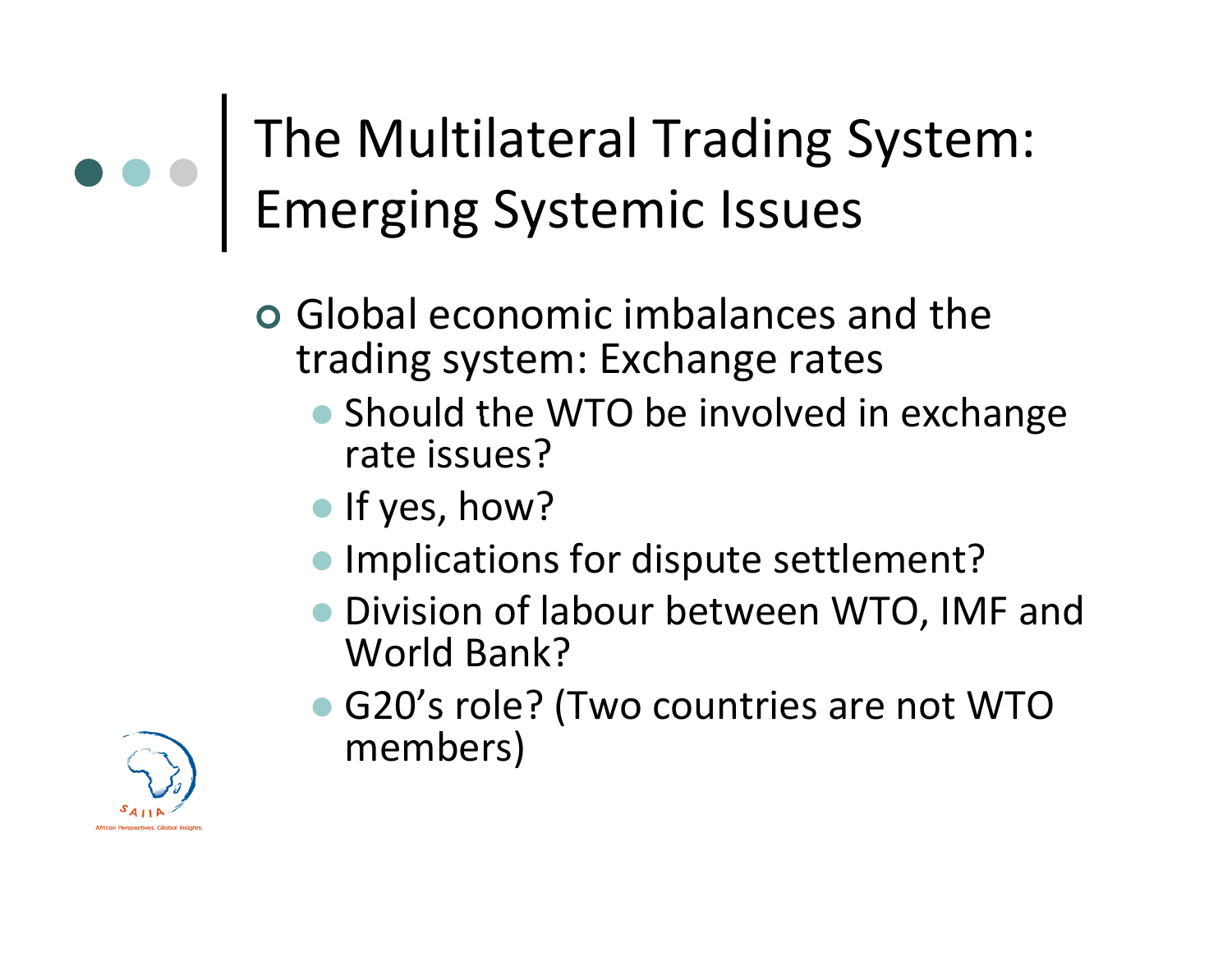#### | Shifting economic power‐balances

- **Accommodating emerging market needs** in the MTS?
	- Leadership (read China)
- Plurilaterals and/or critical mass decisionmaking?
- Single undertaking?
- Multilateralizing regionalism?

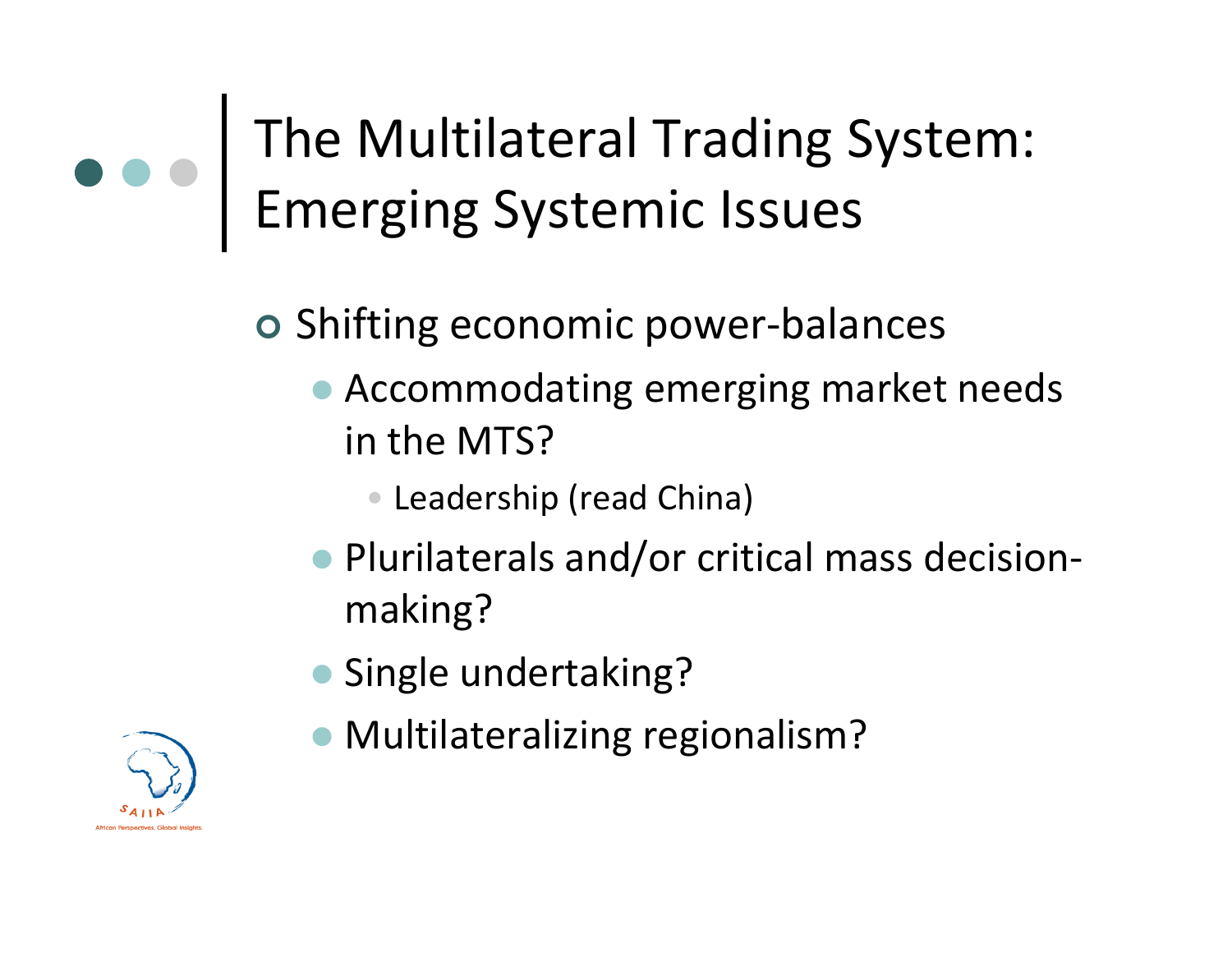

o Is the US retreating from global trade leadership?

- $\bullet$  Theory of hegemonic stability potential consequences if yes
- o The old order is dying but the new order is in its infancy

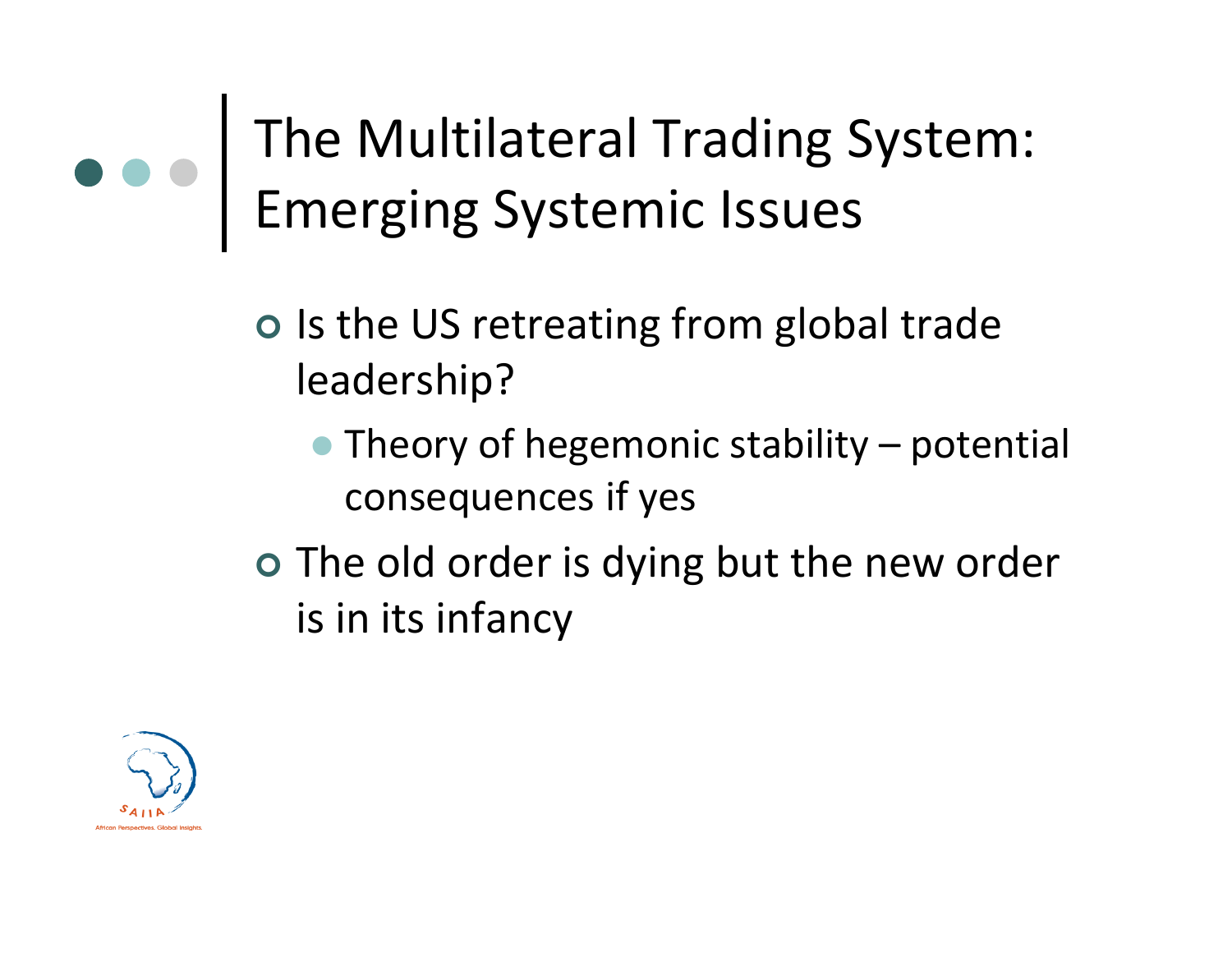## The Multilateral Trading System: Key Questions

**o** Will global imbalances trigger a trade war? *Not immediately, so far the system is working. But the longer imbalances endure in crisis conditions the greater the risk. Unwinding ongoing fiscal expenditures (subsidies) arguably pose the greatest challenge (Sally and Erixon, 2010)*

**o** How can protectionism arising from unilateral actions be avoided?

*The G20 needs to seriously engage with the trade agenda and practice what its member states preach. It should also establish <sup>a</sup> robust monitoring mechanism.*

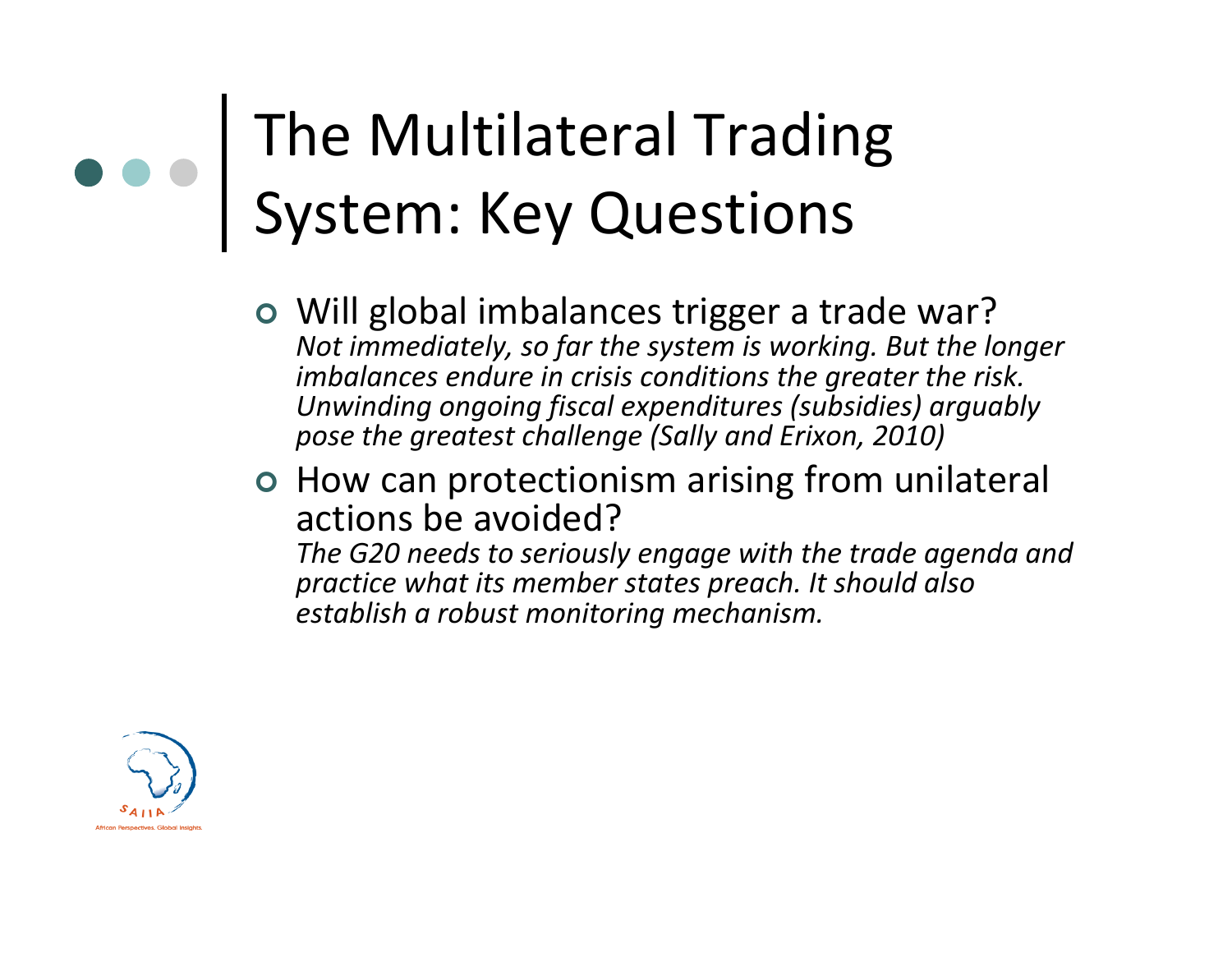

#### **GLOBAL TRADE ALERT**

#### **INTERNATIONAL MONETARY FUND**